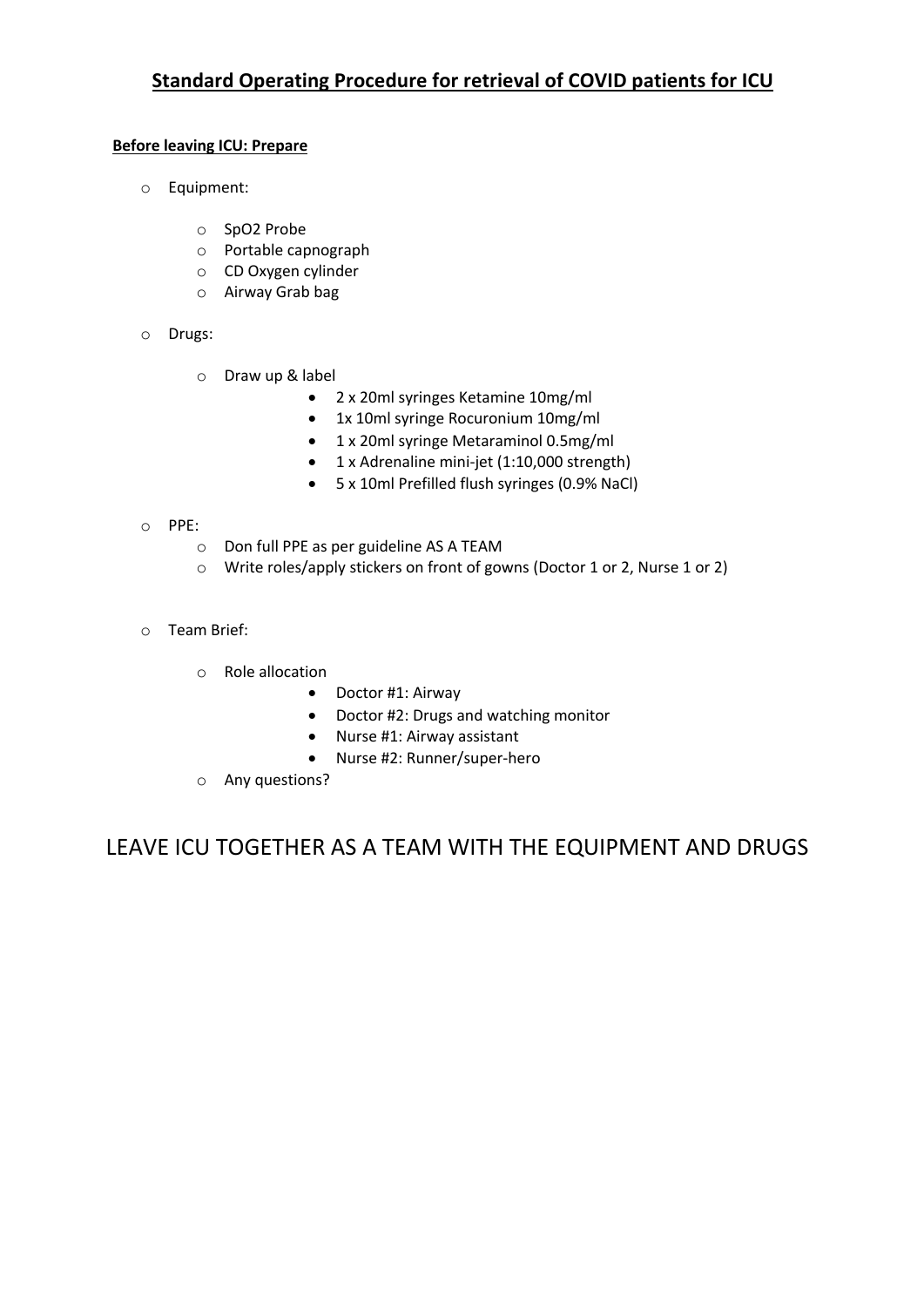#### **On the ward: Assess & Check**

- o Doctor #1:
- § Go to patient inform them of the plan
- Rapid airway assessment as able
- Put on 15L oxygen via non-rebreathe mask
- Remove head of bed
- § Position bed
- Inform airway assistant size of ETT and LMA required
- o Doctor #2 & Airway assistant:
	- Use patients bed table or a spare trolley
	- Build circuit as below



- Open, check and lubricate ETT **and** LMA
- Open and check laryngoscope
- Open bougie
- Unused kit to go back into bag and return to ICU
- o Airway briefing (Doctor #1):
	- § Direct laryngoscopy, Bougie, ETT
	- § Failed intubation -> LMA
	- **EXECUTE:** After tube placed then
		- § Inflate Cuff
		- Connect circuit
		- § Ventilate and confirm tube position with ETCO2
		- § Tie tube
- o Doctors and Nurse #1 move to patient to perform Emergency Induction with monitoring trolley and prepared airway kit
- o Nurse #2 remains at entrance to bay/room